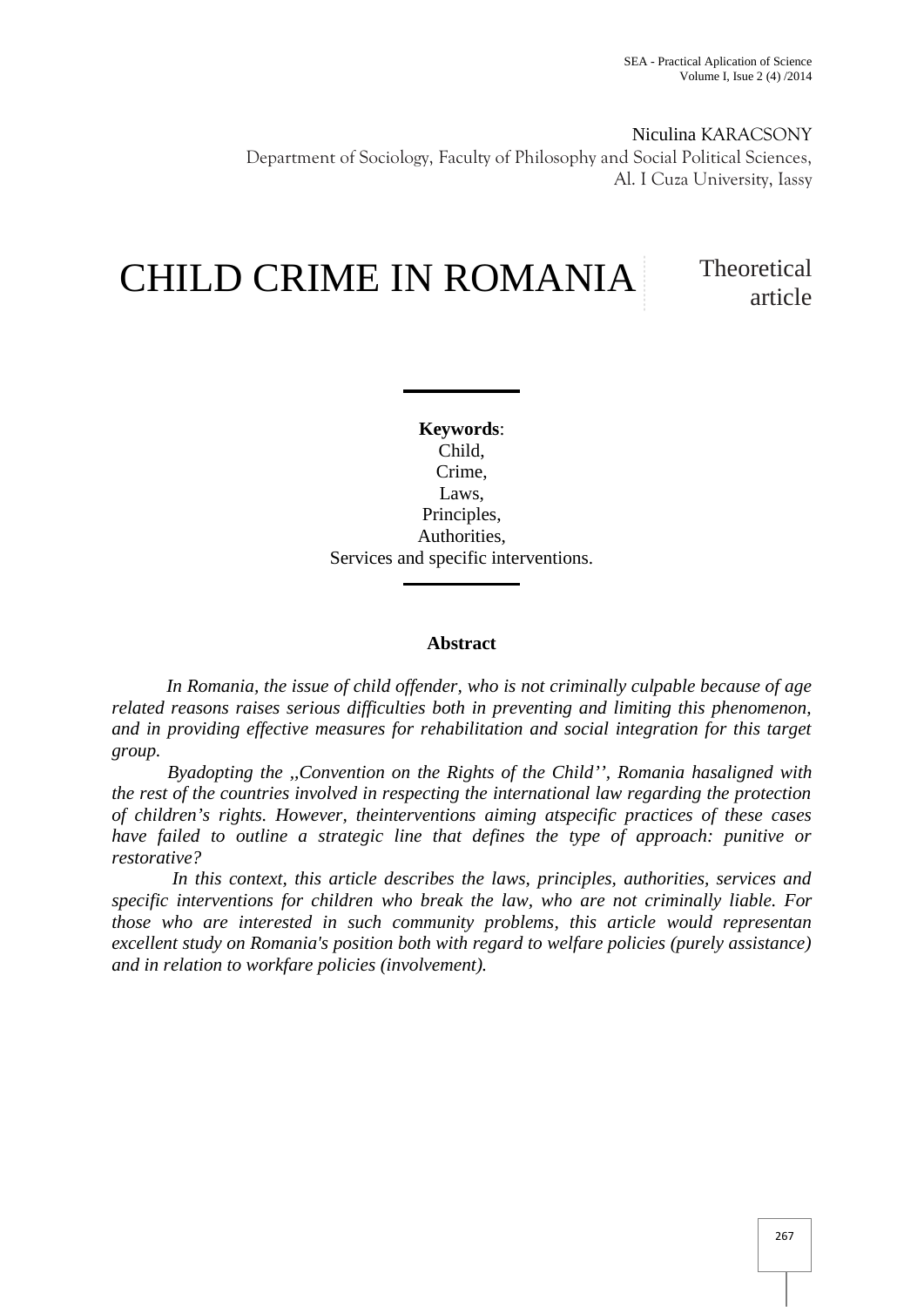#### **The Special Law-general characteristics, fundamental principles, responsibilities and forms of socio**-**legal liability.**

Romaniais one ofthe European statesthat ratified theConvention of the Rightsof the Childadopted by the United Nations General Assemblyin 1989, which became operativein 1990, the very year it appeared (Law18/1990).As a result of this point, which represented an historic land markin the Romanian social policy things have changed in respect to the approach to child issues, especially to the issue of the child in difficult situations. After almost 14 years of struggle with our own prejudices, value systems and national priorities, with many attempts to build a coherent legislative framework-the foundation of a system ofsocial services of good quality, in 2004 the Romanian legislative adopted Law 272 on the protection and promotion ofthe rights of the child.With this law, our country reconfirms its adherence to the international principles and values of the human rights and its pro-active attitude in promoting welfare policies for groups of children a trisk.The law is based on the following principles:

- principle of child's best interests,
- equality of chances,
- non-discrimination,
- eagerness to make any decisions regarding the child,
- prioritization of parents' responsibility (including their duties towards their children, their care and the observation of their rights),
- decentralization of child protection services,
- multiple intervention and partnership between public institutions and reliable private bodies,
- individualized care/customized for each child,
- respect for the child's dignity,
- listening to the child's opinion,
- assuring the stability and continuity of the care for the child,his or her upbringing and education, and respect for his or her ethnic origin and religious, cultural and linguistic diversity,and last but not least,
- the child'sprotection against abuse and exploitation. (Law 272/2004, art. 6).

This law defines the following two categories:

 the category ofchildren in difficulties(Law272/2004, art. 60)for whom the competent authorities become involved, and when necessary, establish one of the special protection measures, namely placement, emergency placement or specialized supervision (Law 272/2004, art. 59) and

 the category of authorities with the material and territorial competence, namely the Commission for Child Protection or the Court, from the child's domicile, to decide that specialprotection measure,.

The main role in order to respect and guarrantee the children's rights in Romaniais given to the parents'. Alternatively, when parents cannot provide the basic needs and fundamental rights for their children, it is the local community that interferes, where the children and their family live. But when either the family or the local community through the local public authorities fail, the state intervenes complementarily through the specific activity performed by its public institutions and authorities with attributions in this field. The disclaimer of responsibilities under the law of the three socio-legal actors listed above attracts their legal liability according to the level of risk to which that child was exposed or ignored as well as the forms and ways of violation of rules, valuesand principles governing the matter. In the case of parents who intentionally orun intentionally violate the rights of their children, menacing their life, physical, mental or moral integrity, their legal liability maybe:

- administrative (contraventions),
- civil (for feiture of parental rights, prohibition of maintaining direct relationship with the child,etc.), or
- penal (penal fines orcustodial sentences for offenses such as: minorill-treatment, family abandonment, sexual intercourse with a minor, rape, incest, children trafficking, etc.).

On the other hand, in the case of the public institutions responsible for promotion, observance and guarantee of children's rights, the forms of legal liability maybe:

- civil (i.e. redressing the patrimonial or moral damage created),
- penal (for the employees of this institutions for offensessuch asstretch of authority; breach of trust, negligence, fraud, etc.),
- administrative (i.e. declaration of invalidity, revocation or cessation ofthe legal effects of some administrative acts affecting the rights or obligations of recipients of social services or their families) and
- disciplinary (i.e. disciplinary research, modification or dissolution of the legal relationship of employment).

# **Minority– A Causeto RemovePenal Liability.**

In Romania, children who commit penal offenses are subject to penal liability at the age of 14. This age limit was stipulated for the first time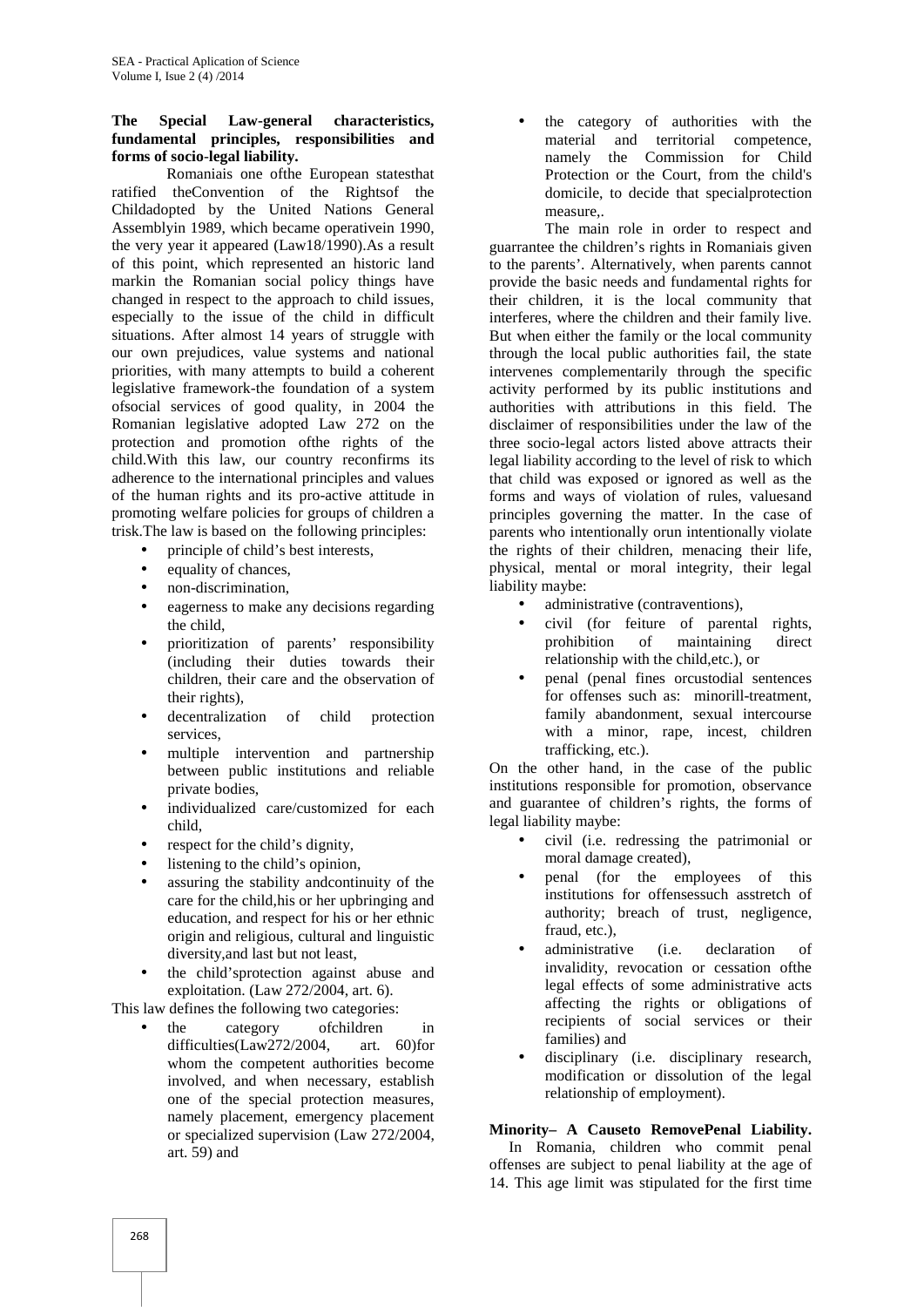in the Penal Code in 1968, art. 99, according to which penal liability limits were established as  $f_0$ llows:

•the child before the age of 14 is not subject to penal liability;

• the child between 14 and 16 is subject to penal liability only if it is proved that he or she committed the penal act with clair voyance;

•the child between 16and 18 is subject to penal liability;

Since these limits of penal liability have been taken and held in all the subsequent normative acts regulating penology, it is important to emphasize that in this context, for any offense stipulated and punished under the Penal Code, regardless of the seriousness of the offense or the degree of social danger, committed intentionally or recklessly by children under the age of 14, the child being minor removes the penal nature of the act. This leads to exemption of penal liability and orientation of the casuis try from the competence of the penal code to the field of the social and human sciences, namely the social assistance and the child protection.

The child who has committed an offense under the penal law and who is not subject to penal liability enters the category of the children for whom the special law requires as **special protection measures,** specialized supervisionor placement (Law 272/2004, art. 59 lit c, art. 60 lit e, art. 85 alin 2 i art 86). The competent authorities that can take special protection measuresare: **The Commission for Child Protection** when the parents are inagreement with the proposed measure, **the Court** from the child's domicile, when parents refuse or are unable to agree to the proposed measure, or the President of the General Directorate of Social Assistance and Child Protection, when an action must be take nurgently and the person/family who takes care of the child is not reluctant to his or her take over.

**Specialized supervision** is a special protection measure that involve skeeping the child in the family, a measure that has an impacton the improvement of the child's behaviouronly ifthefamily environmentisa healthy one, both socially and psycho-educationally, and only if committing the antisocial deeds was an accident. However, people observed in practice that child's violation of the law occurred generally among children whose parents are unable, unwilling or do not know how to adequately fulfill parental authority and responsibilities. In such circumstances, it is hard to admit that family child supervision will be more "specialized" in that family after the establishment of the protection measure only through requiring parental attendance insome counseling sessions planned and provided by specialists from the main county supplier of social services, namely the Directorate of Social

Assistance and Child Protection (DGASPC) and requiring the child to attend school, under go medical treatment, counseling or psychotherapy, give up visiting certain places or having contact with certain people and access some day services (Law 272/2004, art. 85 alin 1) that the local authorities have no duty to establish.

**The placement of a child** in a specialized residential center,a child who has committed a penal offense, but who is not subject to penal liability for a determined period, is the measure that is established when, after an evaluation,

- the specialists find either that there is a family environment incapable of motivational and moral education, a place with no supportive and patient involvementin the child's behaviour correction or
- the specialists discover that there is are signation in the parents'attitude, an acceptance and an internalization of some deviant behaviour and a marginal position in the local community.

And in this case, too, it is as hard to admit that the results in correcting the child's behaviour in the specialised residential service will be continue dat home after the child's returning in the family as long as the local authorities do not get involved in the familyin this period, and the parents have no responsibility for their child's return unders ocial security, knowing that such a measure is established for a fixed period!

In this context, **there is an increasing need to promote an acutere active attitude from the part of the local authorities** to establish, develop or create a high degree of accessibility for the child and the family to services of educational and behavioral recovery and rehabilitation and adopt pro-active policies for prevention of such disorders/ deviation.

It starts with the sociological theses, which claim that the socialization process involves a long way on the part of the individual to transform himself or herself into a social being, in an environment where the transmission of norms, values, rules, both traditionally and through innovationis provided by institutions such as the family, the company, the school, the church, the work environment, the media and others and where the individual adaptation is different: conformity, innovation, ritualism, evasion or revolt, on the basis of a crisis of morality more and more serious in the post-communist Romania (Durkheim, 1974; Weber, 1993; Remy&Voyle, 1992). The need to ensure a good social control requires the involvement of the local authorities, not only declaratively, but also by creating the necessary tools to know, internalize and respect the social values and norms.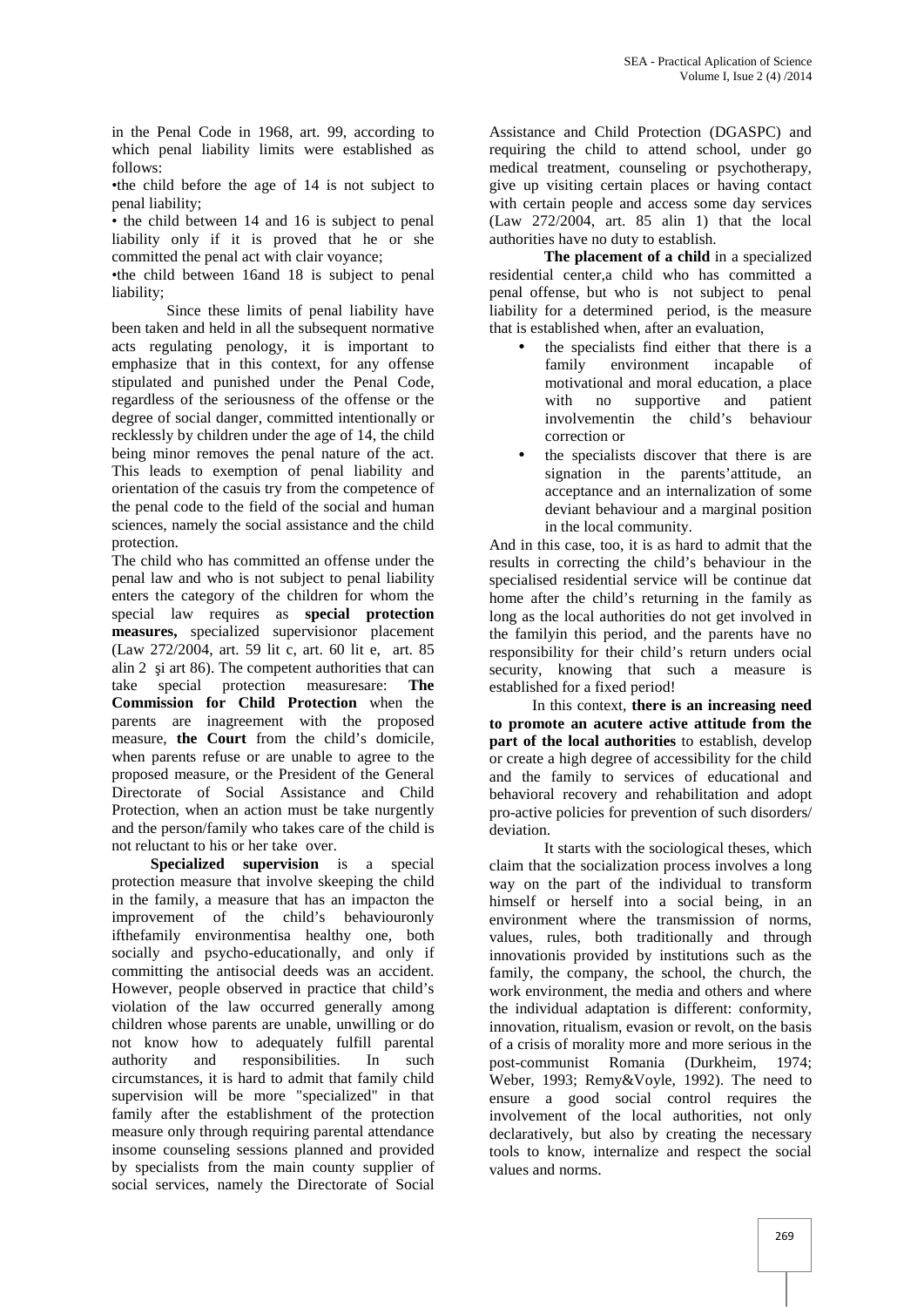The resignation attitude of the parents and local authorities and the lack of firm and constant strategies at the national level supported with human and material resources necessary for the drifting socio-political and economic climate in the recent years lead to community in security, crime among children and public in tolerance towards these behaviours, and after that to marginalization, labelling and exclusion from school, community and /or local community.

# **Juveniledelinquency-definition, causes and trends**

Juvenile delinquency is a phenomen on that defines all behaviours in conflict with the values stipulated and protected by the penal law, being often mistaken for the concept of murder or crime,and characterized by the existence of some ambiguities in the use of the concepts of crime, offence, delinquency (R dulescu  $&$  Banciu, 1990).

In the field of juvenile delinquency the deviantacts, considered illegitimate or

unlawful are rather seen as effects of a poor familial andeducational background, as a **failure in the process of socialization** (Balahur, 2010). They are less seen as antisocial motivations of the person who made them, motivations for which the purpose of the competent authorities' interventionsis to treat, protect and rehabilitate rather than punish.Thus, the literature emphasizes that crimeamong minorsis **the effect of the lack of moral and educational values, of the lack of the intra and extra familial positive models, and the effect of a deficient parental style** that can range from excessive tolerance to exaggerated authority. It is practically the expression of the child's victimization by the social actors responsible for his or herup bringing, education and supervision. Affective deficiencies, thedisorganizedfamily environmentand the lackof moral valuesin the areawhere the childwas bornand where he or she grows lead to bad company and the ratio of forcesis unbalanced especially during the adolescencewhen the child feels the needfor freedom and the acquisition of an identity rather lost. Specialized scientific thesis bring to the fore the existence of three factors that define t**he sources of deviant behaviour in children**, namely:

•the environment in which the child's personality is formed;

• the individual's personality whichis an indicator of the tendency towards ananomic personality when it manifests by impulsivity, affectiveemotional insensitivity and inability;

• the situations/ the determinants encouraging the passage to the antisocial act  $(R$  dulescu  $\&$  Banciu, 1990).

In this context, the explanation for this behaviourarises more from the deficient

educational model rather than from adeficit in the personality structure, having more of anextrinsic explanation, of social nature rather than of an intrinsicone, a reason why, from the social and legal perspective, the emphasis should be placed on high lighting the minor offender's degree of maturity in the perception of his attitude and motivations in front of the law, on the role that his or her legal representatives have in this equation, on the role of the local community and the government, rather than on the need to establish guilt and punishment for the juvenile defendant. Based on these arguments, I think that it is appropriate to point out that in Romania the philosophy around which the new penal code is built is **punishment** and the prevention policy and the objectivesof the juvenile justice related to the age criterion **out line two different legal ways to address children's liability for penal law**,one that makes direct reference to the category of children aged between 0-14, considered to have absolute inability of penal liability and the other that requires the on set of penal liability from 14 years, for those aged 14-18 being divided into two stages: a limited capacity of penal liability, basically conditioned by the child's clair voyance at the time of committing the penal offense in the case of children aged 14-16,and absolute capacity of penal liability from16 (Balahur, 2010; Law no. 286/2009).

#### **The Social Assistance System and the Protection of the Child's Rights in Romania**

The public services in Romania for children offendersup to the age of 14and who are not subject to penal liability because they are minor belong to the social assistance and protection field represented as follows:

**a**. **at the central level:**

-the Ministry of Labour, Family and Social Protectionfor the Elderly;

-the National Authority forthe Protection of the Child's Rights and Adoption(ANPDC);

#### **b**. **at the county level:**

-the Commission for Child Protection(CPC);

-the General Directorate of Social Assistance and Child Protection (DGASPC); **c. at the local level:**

the Specialized Public Service of Social Assistance organizedin the cities, towns and local councils (SPAS);

- the Community Advisory Structures(SCC).

If the role of social services at the central level is to ensure the coordination and supervision of national consistent methodology, the role of local servicesis to ensure the prevention of any kind of risk that could lead to the separation of children from their families,and at the county level, the role of the social services stated above is to provide the methodological coordination of the local public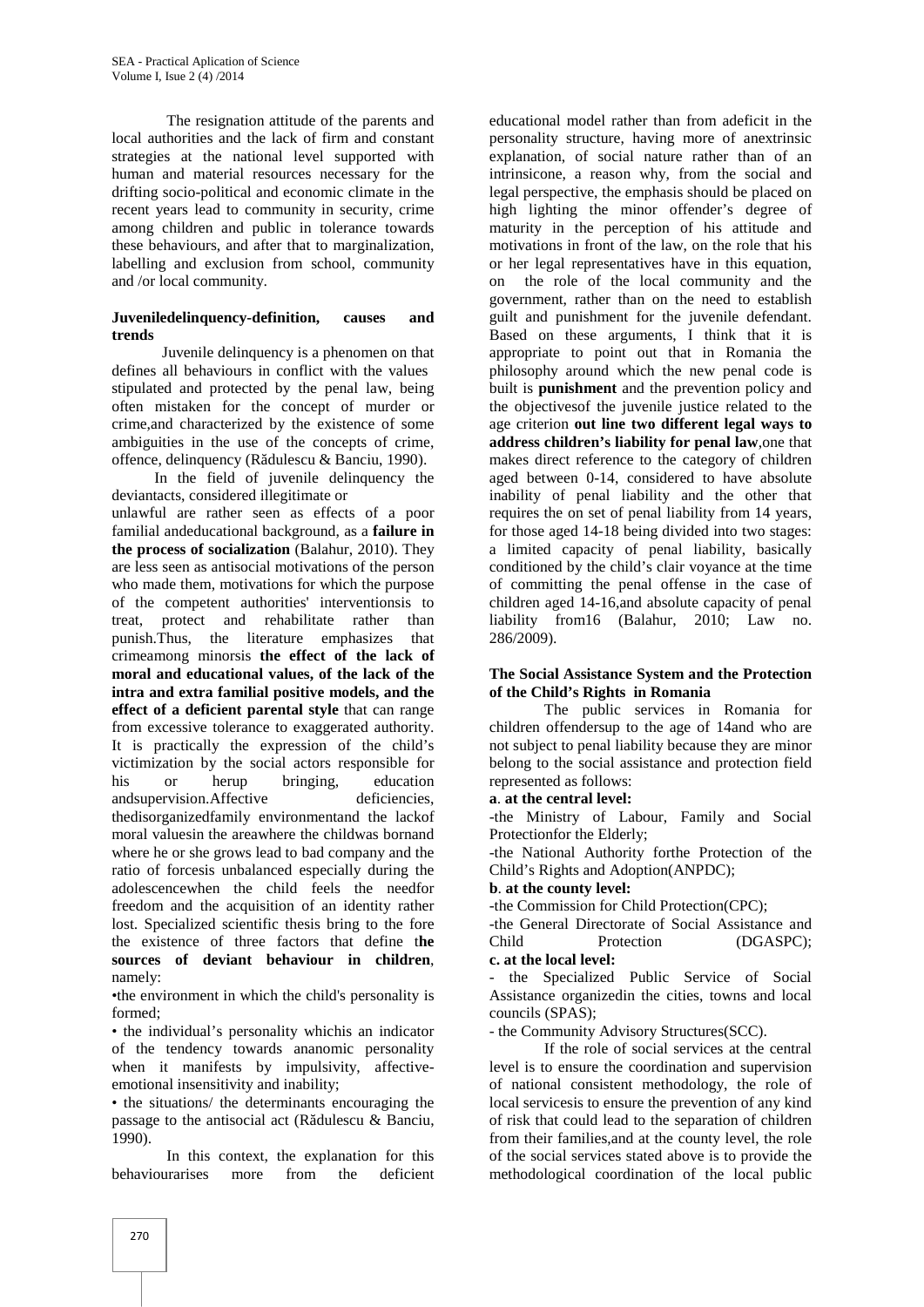services, promote, defend, intervene, propose and establish the special protection measures and the appropriate services to meet children who are temporarily separatedfrom their families.

#### **The Services for the Children Who Commit Penal Offences and Who Are Not Subject to The Penal Liability**

The specialized services for children who are in conflict with the law and who are not subject to penal liability are organized according to the law only by the General Directorates for Social Assistance and Child Protection either as a **Specialized Residential Centre** for children who commit penal offences and are not subject to penal liability or as a Day Centre for Juvenile Delinquent or Predelinquent Supervision.

The fundamental principle of all the approaches in the case of the children in a certain state of difficulty/ risk is the principle of eagerness and best interests of the child, and the standard working method used by all the social actors empowered by law to fulfill the specific interventionsis the method of case management (Order no.288/2006).

**The general objectives**of the interventions provided in the specialized services mentioned above aim at: •maintaining, restoring and developing the capacities of children and parents to overcome the situations that could lead to the separation of children from their families;

•protecting, bringing up and taking care of the child temporarily or permanently separated from his or her parents, in response to the placement measure under the law and **the specific objectives** followed while ensuring planned interventions aim at:

•preventing and combating acts or deviant behaviour of •encouraging and supporting children in moving towards a responsible and fair life;

• developing the respect for the law and the moral values, in the spirit of tolerance, dignity and solidarity;

•developing the respect for the law and the moral values, in the spirit of tolerance, dignity and solidarity;

•developing the child's responsibility and

awareness to the factors that might endanger his or her physical and moral evolution;

•reintegrating the child in school, family or social life;

• training and strengthening the delinquent

children's values, attitudes and pro-social skills; • integrating them socially through constructive leisure activities in the community based on the local community resources;

•improving school performance and /or

reintegrating these children in the formal education system;

•improving parental skills for education,

supervision and care in the case of delinquent children.

Minor offenders who are not subject to penal liability for acts they are accused of are offered specialized services for a specific period, practically considered the necessary period for the socio-educational recovery and rehabilitation. While the children are part of such services, it does not mean that they lose their rights to health, education and socialization in the community. Depending on their learning needs, these children can attend schools in the local community where the specialized service works or they can attend special education schools. With in these social services children get care, informal education, and psycho-emotional support for the development of those skills necessary for independent living and their reintegration in family,<br>schoolor community. These services also community. These services also provideprimary medical care, each child gettingthe medical assistance from a GP or a specialist inthe community, according to his or her medical need, benefitting from the required medication, intervention or prescription. If during this period specialists in these services develop specific intervention programs focused on socio-psycho educational needs identified through the assessment stages completed until the child gets accommodated, the interventions in the family system in which the child is to return, are more formal than real, with virtually noimpact. Even if the modification and the additions to the law 272/2004 in 2013 attempted to repair a legal vacuumon this issue by introducing in the law, for the first time, the requirement for parents to attend counseling sessions provided free of charge by specialists employed by the DGASPC, the compliance with these requirements is difficult in terms of both the DGASPC– the institutions in charge of providing this service facing a huge short age of staff due to budget restrictions on staff expenses ordered by sector legislation since 2009, and the parents on the other hand, invoking many obstacles and the lack of financial resources to move from their rural home to the towns of the county where they can get such psycho-social services in the providers'head quarters.

Regarding the possibility of maintaining direct relationships with the family, the legal framework encourages and supports this right the children have in the welfare system,but most of the times, these relationships between the children and their family members are rather uncertain, getting worse and worse in time. In most cases, the deterioration of these relationships between the child and his family after the establishment of some special protection measures proved to bethe effect of the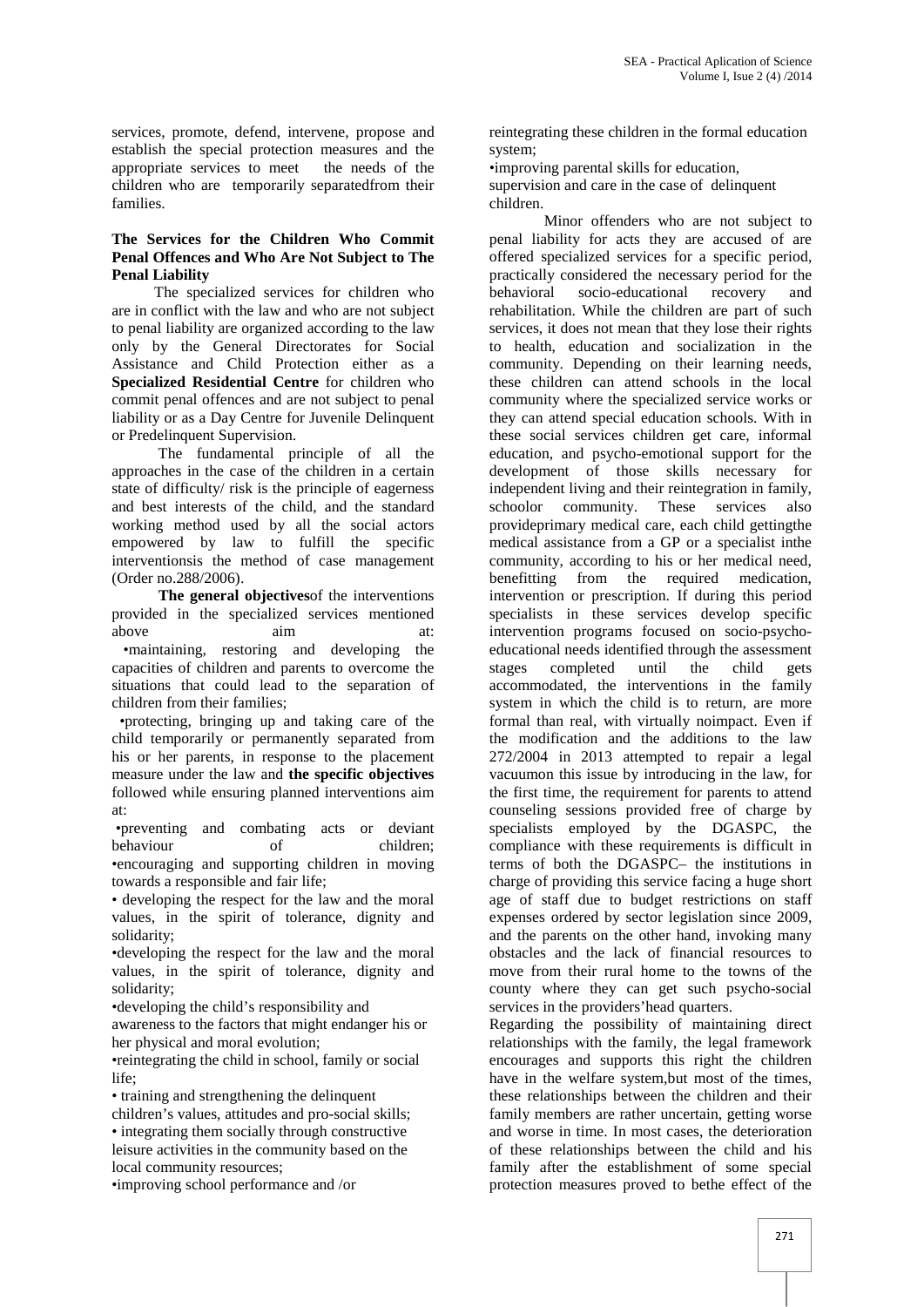parental migration abroad, the insecure emotional relationship marked by neglector poor up bringing of the childin an abusive environment, the great distance between the care service headquarters and society the child's native town corroborated with the lack of financial resources neededto go to this distanceand the lack of support provided for this purpose by the local authorities which have so little interest in the children's return home.

### *Observations and personal opinions*

•The specialized supervision in family is the measure with an impact on the child behavior correction only if the family environment is a healthy one, both socially and psycho educationally, and only if committing that antisocial act was an accident.

•It is obvious that the violation of the law occurred generally among children whose parents are unable**,** unwilling or do not know how to adequately fulfill their parental authority and responsibilities.

•The local authorities do not have the minimum package of services to support the child and the family, coordinate and conduct appropriate supervision and ensure success in their community integration.

•In Romania there are no compulsory minimum standards for the prevention and monitoring and the day care centers necessary to ensure "specialized supervision in family", services that the local councils should have and develop.

•The preventive and supportive role of the local authorities is more and more diffuse, being transferred to the responsibility of the state, while the local public services of social assistance (SPAS) focus their entire business on offering benefits while neglecting (most often due to objective reasons) planning, offeringand monitoring ofsocial services;

•Overcharging thestaffin the protection and social assistance system,neglectingproperresponsibilityby some of thesocial actorsandnon-punishingthe lackof involvementleadto decreasedmotivation **of the** specialistsin providinga high quality service;

• Havinga child withconduct disorder createsan unbalanceboth in thefamily systemand in theextra familialrelational one, **the sanction** mostoften **being** thelabelling**, the marginalization, the discrimination and last but not least the** social exclusion**.**

• All thesemethods ofunconventional "punishment" "accompanied by "unsupported interventions, non standardizedandunfolded on the child's needs most often lead to deep emotional changes in children and **their** relapse.

•The psycho-emotional pressure accumulated both before committing the antisocial act and the one gathered during the research and then after having

raised awareness of the consequences can leave "**fingerprints"** on **the** future adult's personality**.**

•It is important that family, school,church and civil be prepared to react correctly,complementarily and inclusively, adopting programs appropriate to the formal, informaland non-formal education.

# *Instead of conclusions...*

It might be important to wonder whether parents needparental education, whether studentsrequire the developmentof the civic responsibility, the selflessattitudeand the imitation of the positive models,whetherthe church and the other authoritieshave been able toidentifyways in which the authorsandtheirvictimscan understand andovercomeemotionalbarrierscreated

byundesirablebehaviour?! ...

Maybe the introduction of the notions of"code of good manners" in the curriculaofprimary school, of the topicsrelated to "rights, obligations and penalties forchildren" in school, and the Constitution of Romaniaandoptionalelements of "civic, disciplinary,civil and penalresponsibility"at high school would create a chance forthe development of a desirablebehaviourin children andyoung people...

Maybe to develop civic responsibility and a selflessindividual personality, therole of the churchin the communitywould be morevisibleif theydevelopped programs of nonformaleducationfocused ona system of beliefsand valuesaccepted bychildren,and the role ofthe schoolwould increaseby adopting aninclusiveattitudeand developping programs ofinformal education including spare time activities, programs that could bedecisiveand measurable in time while increasing the degree of Communitysafetyawarenessand diminishingjuvenile delinquency.

#### **References**

- [1] Balahur, D.,2010, *Romanian juvenile justice system between welfare values and neo-lberal inflexions*[*RomanianJuvenileJusticeSystembet weenWelfareValuesandNeo-LBER Inflexions*]*,*in Bailleau F., Cartuyvels**,**Y., (eds.), *The Criminalisation of Youth. Juvenile Justice in Europe, Turkey and Canada*, Vubpress Brussels University Press.
- [2] Balahur, D.,2008, *Pedeaps i control social în modernitatea târzie. Pluralism socio* $j$ *uridic i* justi *ia*
- [3] *alternativ* [*PunishmentandSocial ControlinLateModernity. Socio-Legal PluralismandAlternativeJustice*] în : Manual de proba june, Valentin Schiaucu, Rob Canton (coord.), Editura Euro Standard, Bucure ti.